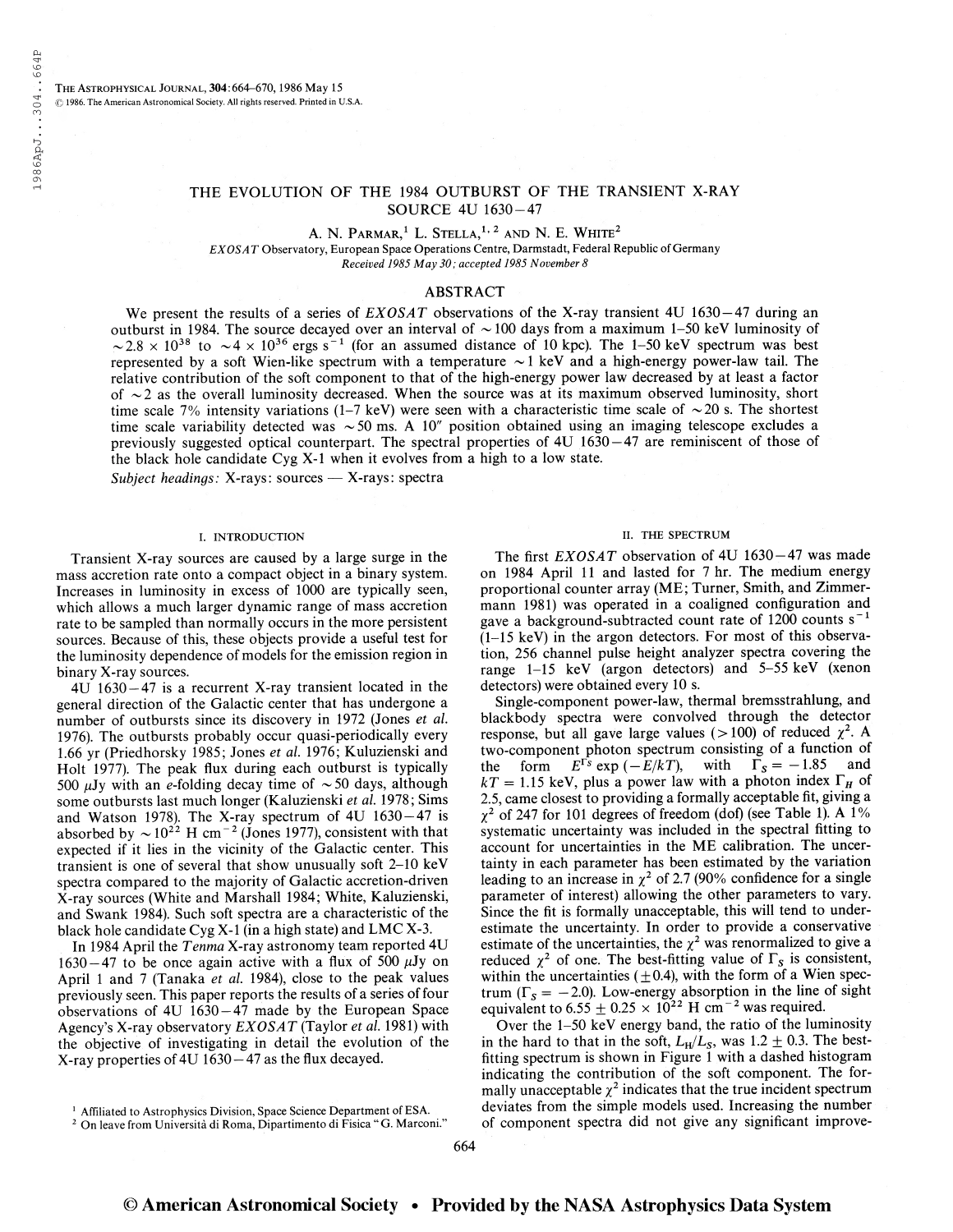TABLE <sup>1</sup> Spectral Results

| <b>OBSERVATION</b><br><b>START</b><br>(1984) | <b>DURATION</b><br>(hr) | <b>SPECTRAL PARAMETERS</b> |                        |                                                    |                     |               |                                                                |                                       |
|----------------------------------------------|-------------------------|----------------------------|------------------------|----------------------------------------------------|---------------------|---------------|----------------------------------------------------------------|---------------------------------------|
|                                              |                         | $\Gamma_{\rm s}$           | kT<br>(keV)            | $N_{\rm H}$<br>$(10^{22}$ atoms cm <sup>-2</sup> ) | $\Gamma_H$          | $\chi^2$ /dof | $1-50~\mathrm{keV}$<br>LUMINOSITY <sup>a</sup><br>$(ergs s-1)$ | $L_{H}/L_{S}$<br>$(1-50 \text{ keV})$ |
| Apr $11.3$                                   | 7.0                     | $-1.8 + 0.40$              | $1.15 + 0.08$          | $6.55 + 0.25$                                      | $2.48 + 0.09$       | 247/101       | $2.8 \times 10^{38}$                                           | $1.2 \pm 0.3$                         |
| May $10.1$                                   | 5.1                     | $-2.9 + 0.8$               | $0.78 + 0.10$          | $4.5 + 0.4$                                        | $1.74 + 0.10$       | 138/52        | $9.2 \times 10^{37}$                                           | $2.1 + 0.3$                           |
|                                              | 3.4                     | $-2.0b$                    | $0.50^{+0.30}_{-0.10}$ | $3.0^{+2.5}_{-1.2}$                                | $1.0^{+0.8}_{-1.0}$ | 12/16         | $1.5 \times 10^{36}$                                           | $1 - 6$                               |
|                                              |                         | $\cdots$                   | $\cdot \cdot \cdot$    | $1.3 \pm 0.8$                                      | $1.8 + 0.3$         | 25/19         | $\cdots$                                                       | $\cdots$                              |
| Jul 29.7                                     | 4.4                     | $-2.0b$                    | $0.60 + 0.20$          |                                                    | $0.6 + 0.6$         | 27/13         | $1.0 \times 10^{36}$                                           | $2.5 - 25$                            |
|                                              |                         | $\cdots$                   | $\cdots$               | $1.1 + 3.4$<br>02. $+ 0.8$<br>02. $- 0.2$          | $1.2 + 0.2$         | 38/16         | $\cdots$                                                       | $\cdots$                              |

Note.—All uncertainties are 90% confidence.<br><sup>3</sup> Assuming a distance of 10 kpc and that the observed low-energy absorption is interstellar.<br><sup>b</sup> Held constant.

ment in the fit. For example, the sum of a blackbody, a thermal, and a power law spectrum gave a  $\chi^2$  of 230 for 100 dof.

The spectrum obtained from the gas scintillation proportional counter (Peacock et al. 1981), gave similar results to those obtained from the ME. No obvious iron K line was present in the spectrum between 6 and 7 keV with a 90% confidence upper limit to a <sup>1</sup> keV full width half-maximum feature of 30 eV.

A second observation of 4U 1630 — 47 was made on 1984 May 10. On this occasion a count rate from the source of 400 counts  $s^{-1}$  was recorded in the argon detectors, a factor of 3 lower than that seen one month earlier. The spectrum was still reasonably well represented by a Wien-like spectrum plus a high-energy tail with  $kT = 0.8$  keV and  $\Gamma_H = 1.7$ . The ratio  $L_H/L_s$  had increased by almost a factor of 2 to 2.1  $\pm$  0.3.

4U 1630 $-47$  was observed during the EXOSAT Galactic

plane scan (Turner et al. 1985) on 1984 June 29 (Watson 1985). The effective exposure time was  $\sim$  1 minute, during which a 2-10 keV count rate was detected of  $\sim$  5 counts s<sup>-1</sup>, a factor of  $\sim$  100 lower than that seen during the first pointed observation. A further pointed observation was made on 1984 July 1,  $\mu$  m. A further pointed observation was made on 1964 July 1, when a count rate of 6.5 counts  $s^{-1}$  was detected. Another observation on 1984 July 29 gave a comparable count rate of observation on 1984 July 29 gave a comparable count rate of<br>5.1 counts s<sup>-1</sup>. Because the source was now relatively weak, the ME was on these two occasions operated with half the detector array offset to optimize the background subtraction. Spectra from both observations can be represented by a single power law with  $\Gamma_H$  of 1.8  $\pm$  0.3 ( $\chi^2$  = 25 for 19 dof) and  $1.2 \pm 0.2$  ( $\chi^2 = 38$  for 16 dof) for July 1 and 29 respectively. Including a soft Wien-like component gave some improvement with  $\chi^2$  of 12 for 16 dof and 27 for 13 dof with  $kT \approx 0.5$  in both cases.

The observed change in spectrum is consistent with a pro-



FIG. 1.—The observed ME argon (1-15 keV) and xenon (6-40 keV) spectra for the 1984 April 11 observation (plusses). The histograms show the best-fit model described in the text. The dashed lines show the contribution of the Wien component.

## © American Astronomical Society • Provided by the NASA Astrophysics Data System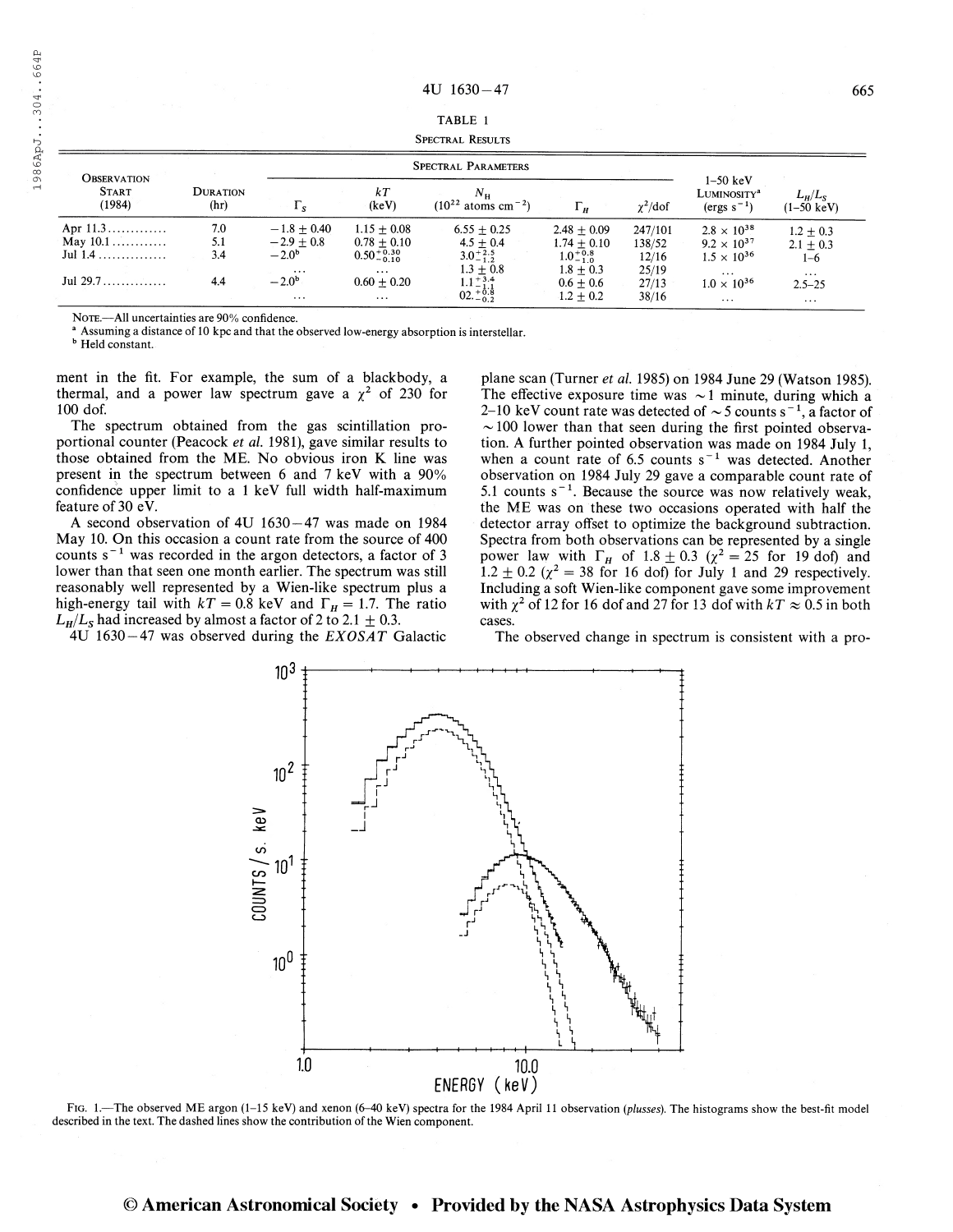gressive flattening of the power-law tail as the source decayed. Since the spectrum above 10 keV was in these cases not determined, any statement on the value of  $L_H/L_S$  is sensitive to how the power law is extrapolated to higher energies. The two limiting cases are where the power law either cuts off abruptly at 10 keV or continues on to higher energies with the same slope. This gives a range of  $L_H/L_S$  between 1 and 6 on July 1, and 2.5 and 25 on July 29. Between the first two observations,  $L_H/L_S$ increased by a factor of  $\sim$  2 with no evidence for a spectral break at energies below 40 keV in either case. During the last two observations, the tendency for the power-law tail to flatten and the low-energy absorption to decrease continued. Given that it it is very unlikely that both spectra end abruptly at 10 keV, it seems likely that between the first and the last observations this trend for  $L_H/L_S$  to increase as the source decayed also continued. The tendency for the low-energy absorption to decrease as the source intensity declined (see Table 1) is most likely caused by inadequate modeling of the spectral shape at low energies.

In Figure 2 the incident spectra deconvolved from the detec-



FIG. 2. The incident ME spectra for each of the observations deconvolved using the model and parameters described in the text. The plusses represent the argon detector data and the diamonds the xenon detector data.

# © American Astronomical Society • Provided by the NASA Astrophysics Data System

198 6Ap J. . . 304.. . 664P

1986ApJ...304...664P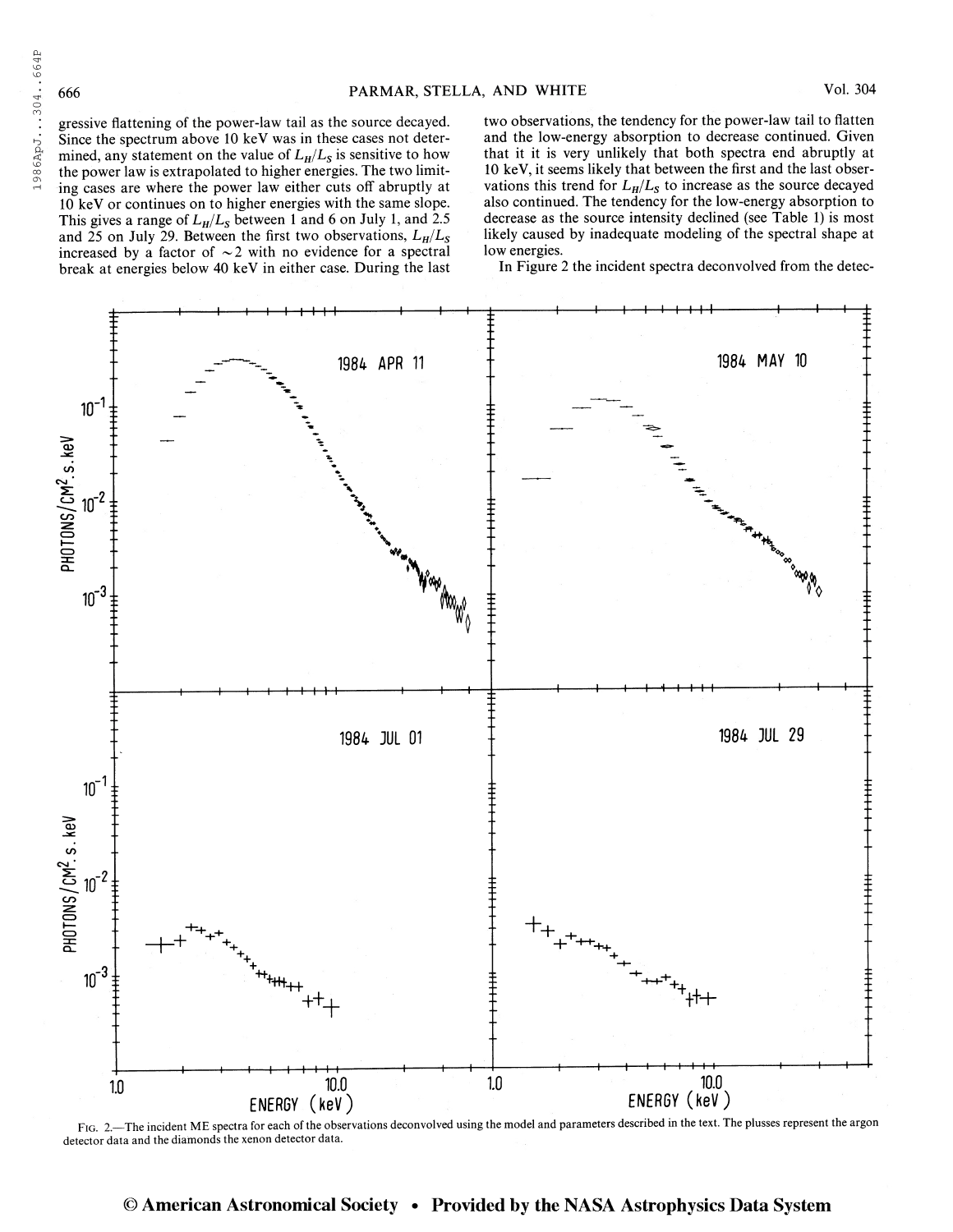1986ApJ...304..664P

tor response are shown for each of the four observations. The tendency for the luminosity of the soft component relative to that of the power-law tail to decrease as the overall luminosity declined is evident.

## III. TIME VARIABILITY

Timing data were obtained with a variety of accumulation times. For the first observation, in addition to the 10 s energy histogram data, high time resolution 8 ms data summed over the entire bandpass of the argon detectors (1-15 keV) was obtained. For 90 minutes the 128 channel energy histogram was replaced by eight-channel energy histograms every 125 ms.

Figure 3 shows two 3-7 keV light curves obtained from the first two observations. The time resolution is 10 s, and the plots have been scaled so that in both cases the ordinate extrema represent  $\pm 25\%$  variations in source intensity. During the 1984 April 11 observation, the source was extremely variable. The rms excess variability  $\epsilon$ , corrected for sampling effects and counting statistics, can be defined as  $(\sigma_{obs}^2 - \sigma_c^2)^{0.5}/X$ , where  $\sigma_{obs}^2$  is the observed variance,  $\sigma_c^2$  the variance expected from a constant source, and  $X$  the mean source count rate. This parameter has been calculated for two energy bands chosen to sample predominantly the soft component (1-7 keV) and the power-law component (14-30 keV). Between <sup>1</sup> and 7 keV (where the soft component contributes 67% of the observed counts), the source excess variability is 7.3  $\pm$  0.4%, while between 14 and 30 keV (where the powerlaw component contributes 97% of the observed counts) it is

 $3.7 \pm 0.6$ %, indicating that the soft component was a factor of 2 more variable than the power-law high-energy tail.

In order to check that we do not observe excess variability from a constant source, we have analyzed 6 hr of ME data from the Crab Nebula and set a limit to any excess variability of  $< 0.3\%$  for time scales of more than 10 s in the 1-7 keV energy band. For the 14—30 keV measurements, the source and background count rates are similar, and it is possible that some of the observed variability is caused by variations in the background on a time scale of minutes. The 1-7 keV source excess variability was much reduced during the 1984 May 10 observation of 4U 1630–47 with  $\epsilon = 0.9 \pm 0.4$ %. Between 14 and 30 keV the 90% confidence limit to any excess variability is below 2.9%.

An average autocorrelation function (ACF) calculated from nine 600 s intervals of the 1-7 keV argon data obtained with a time resolution of 0.125 s when the source was bright and most variable on 1984 April 11 is shown in Figure 4. The effects of long-term variations ( $\gtrsim$  10 minutes) on the ACF were removed by dividing the data by a second-order polynomial fit before calculating the ACF (for details see Stella, Kahn, and Grindlay 1984). The exponential decay of the ACF gives a characteristic e-folding time scale for the variability of  $\sim$  20 s. The slope of the ACF continues to steepen for time delays  $\langle 2 \rangle$  s, indicating the presence of an additional source of variability on time scales shorter than this. In order to estimate the minimum time scale on which fluctuations could be detected in the data, we computed the ACF of the 8 ms intensity data (rebinned into 16 ms bins) from the argon detectors, corresponding to an



FIG. 3.—Part of the 3-7 keV ME light curve for 1984 April 11 (upper panel) and 1984 May 10 (lower panel). The time resolution is 10 s. The error bars are  $\pm 1\sigma$ statistical uncertainties. The plots are scaled so that the ordinate extrema represent  $\pm 25%$  variations in source intensity. The different amounts of intensity variability present in the two observations can be clearly seen.

## © American Astronomical Society • Provided by the NASA Astrophysics Data System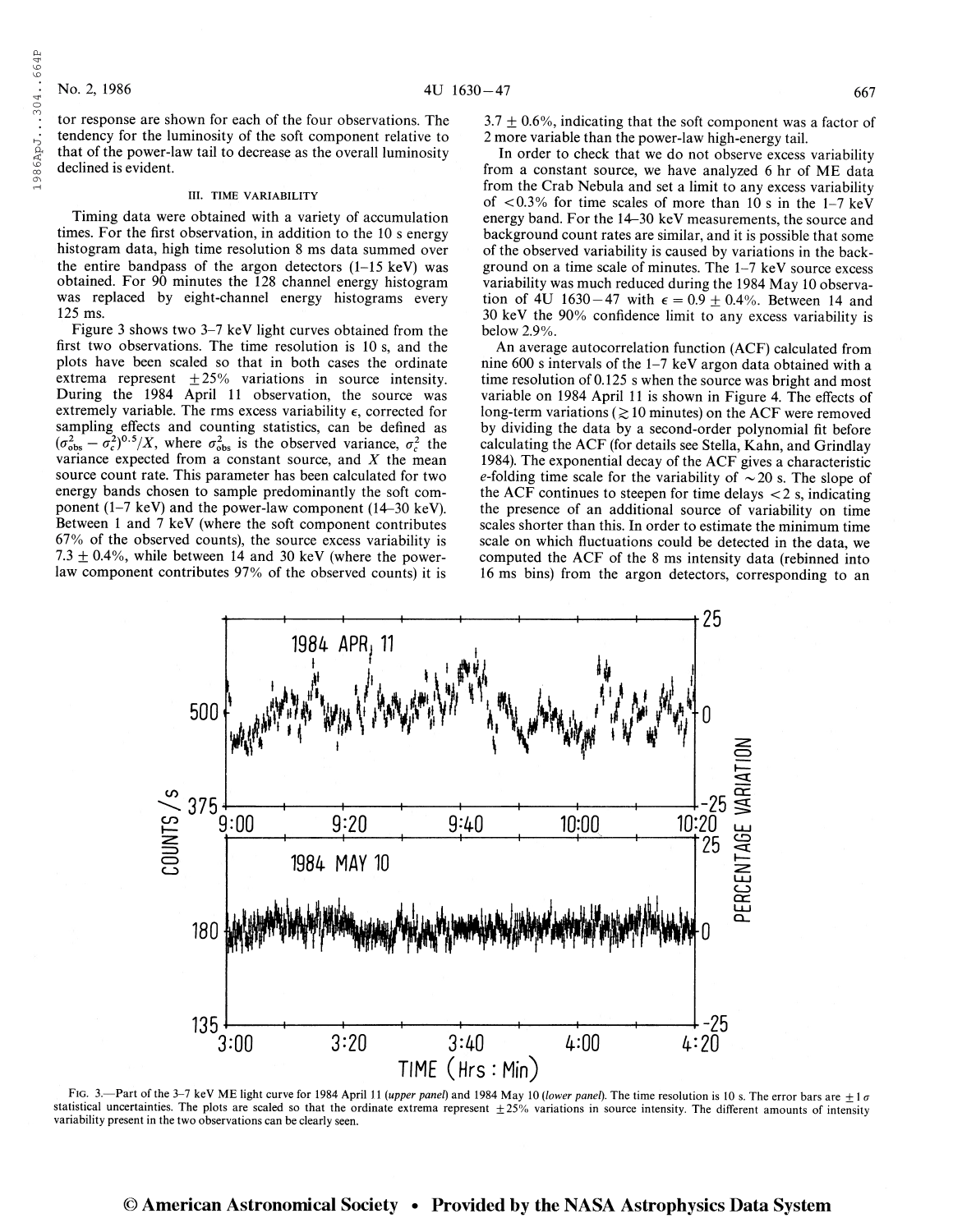

Fig. 4.—The ACF for the 1984 April 11 observation. Long-term trends ( $\gtrsim$  10 minutes) have been removed from the data, which cover the range 1-7 keV and are from the ME argon detectors. The insert shows the steepening of the ACF for time delays shorter than 2 s, providing evidence for an additional short time scale component in the source variability. This component has been further investigated by computing the ACF of the 1-15 keV 8 ms argon intensity data (not shown in the figure), which provides evidence for variability down to time scales of  $\sim$  50 ms (see text).

energy range of 1–15 keV. The failure to detect a turnover in the shape of the ACF sets a lower limit to the shortest time scale on which variations are detected of  $\sim$  50 ms. (cf. Priedhorsky et al. 1979). Due to a large uncertainty in the estimate of the third moment, it was not possible to characterize the source variability in terms of the shot-noise model used for Cyg X-l (Sutherland, Weisskopf, and Kahn 1978).

### IV. POSITION

During the first observation, the channel multiplier array (CMA) detector at the focus of a low energy imaging telescope using a 4000 Å lexan filter (cf. de Korte et al. 1981) detected a source close to the expected position of 4U 1630-47 at  $R.A. = 16<sup>h</sup>30<sup>m</sup>19<sup>s</sup>4$ , Decl. =  $-47<sup>o</sup>17''.24'$  (1950) with a 90% confidence error radius of 10". This position is drawn on a CCD image of the region in Figure 5 along with previously reported positions. The centroid of the EXOSAT circle is respectively 49" and 44" away from the previously reported nonoverlapping 20" position of Reid et al. (1980) and the 28" position of Wilson et al. (1977). The EXOSAT error circle does not include the candidate star of Grindlay (1977) which is 83" from the center. We believe that the CMA source is 4U 1630 — 47 since, besides the positional coincidence, the 1630–47 since, besides the positional coincidence, the observed count rate of  $8.9 \pm 0.9 \times 10^{-3}$  counts s<sup>-1</sup> is consistent with an extrapolation of the ME spectrum to lower energies. In addition, while the CMA was not operated during the second and third observations, during the fourth observation, when  $4U$  1630 $-47$  had decayed, this source was no longer detected. The  $3\sigma$  upper limit of  $2.2 \times 10^{-3}$  counts s<sup>-1</sup> is consistent with the extrapolation of the ME spectrum at that time which predicts a count rate of  $(4.3^{+14.4}_{-2.4}) \times 10^{-3}$  counts s<sup>-1</sup>.

## v. DISCUSSION

In general the X-ray properties of the X-ray transients in outburst closely resemble those of their persistent counterparts (cf. White, Kaluzienski, and Swank 1984). When bursts or pulsations @AimericancAstronomical&dcietyde tPratided byithe NA'SA Astrophysics Data System



FIG. 5.—A finding chart for 4U 1630 – 47 obtained using the 1.5 m Danish telescope at the European Southern Observatory, a CCD detector, and a F-band filter. The exposure time is 15 minutes. The vertical lines in the image are caused by flaws on the CCD chip. North is up and east to the left. "E" indicates the  $EXOSAT$  position given in the text. "A," "H," and "U" indicate the Ariel 5, HEAO 1, and Uhuru positions of Wilson et al. (1977), Reid et al. (1980), and Forman et al. (1978) respectively. Grindlay's (1977) candidate star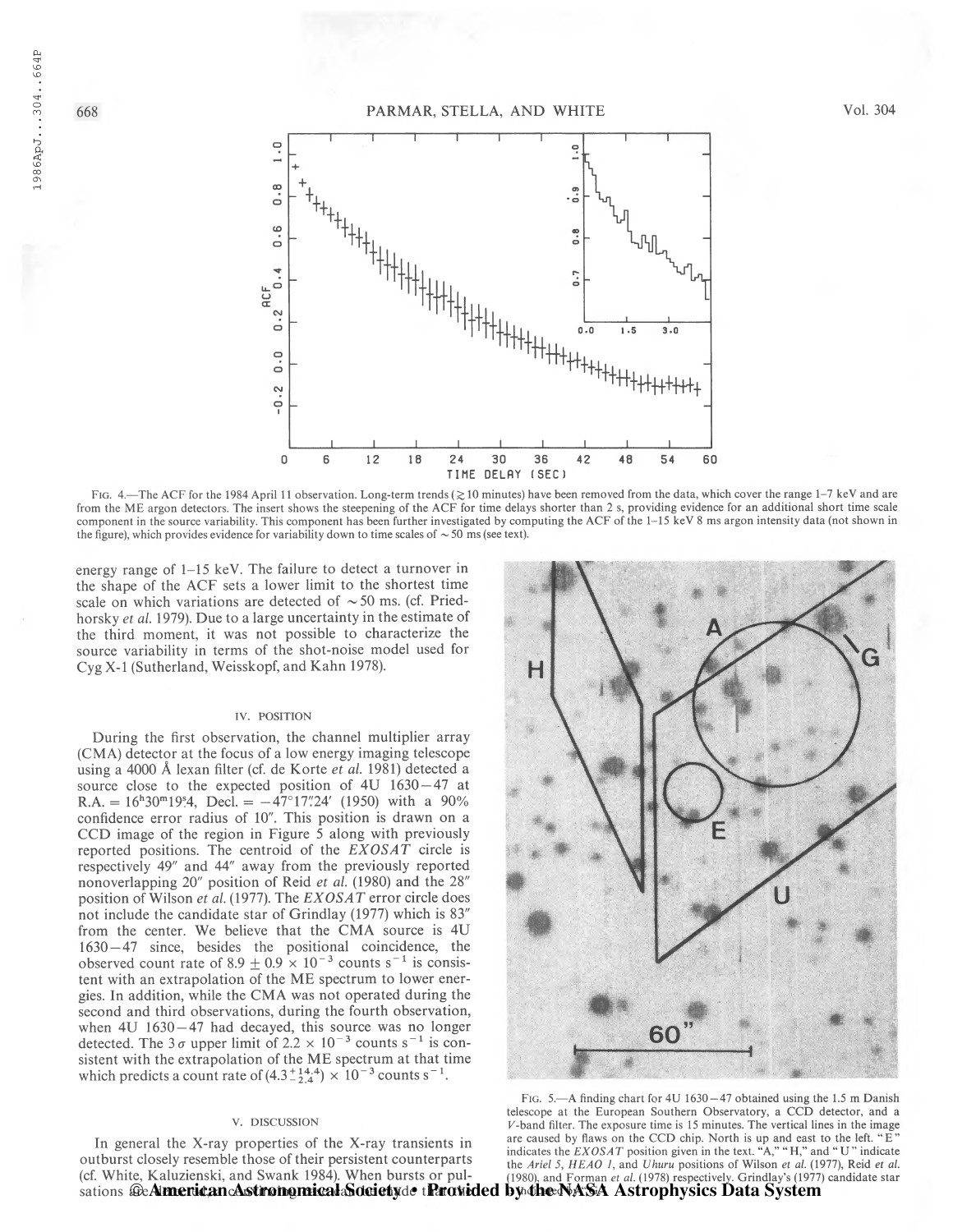198 6Ap J 304 . . 664P

1986ApJ...304..664P

underlying compact object is a neutron star (cf. Joss and Rappaport 1984). In the remaining cases, if the mass of the underlying object is estimated by radial velocity measurements to be  $\geq 3$  M<sub>\oppo</sub>, the largest plausible value currently allowed for a neutron star, then it seems likely that the X-ray source is caused by accretion onto a black hole. Unfortunately, such measurements are difficult to make, and to date convincing cases for black hole candidacy have been made for only Cyg X-l, LMC X-3, and (possibly) LMC X-l. In the remaining cases, comparative study of the properties of X-ray sources is the only way to identify the nature of the compact object (cf. White and Marshall 1984). The X-ray absorption in the line of White and Marshall 1984). The X-ray absorption in the line of sight to 4U 1630–47 of  $\gtrsim 3.0 \times 10^{22}$  H cm<sup>-2</sup>, if interstellar, implies up to  $\sim$  15 mag of extinction in the B band, and it seems doubtful that radial velocity measurements will be possible. Thus, a comparative study seems the best approach in this case as well.

The spectral properties of the transient X-ray sources and their relation to the persistent X-ray sources have been considered in detail by White, Kuluzienski, and Swank (1984), building on earlier work by Cominsky et al. (1978) and Maraschi et al. (1976). Three classes of spectral behavior are typically seen that can be classified as hard, soft and ultrasoft, names that refer to the 2-10 keV spectral shape. The *hard* transients are generally X-ray pulsars and are found to be associated with OB star companions. The soft transients display spectra that are either exponential with an  $e$ -folding temperature of 5-10 keV or power-law with energy indices of 1-2. X-ray bursts are a common feature of these objects, and their indentification with faint blue optical counterparts indicates that they are related to the low-mass X-ray binaries. The ultrasoft transients, also identified with optical novae (e.g., A0620 —00; Coe, Engel, and Quenby 1976), show extremely soft X-ray spectra below 10 keV with  $kT \approx 1$  keV, but at high energies have power-law tails that in some cases extend out to at least 100 keV (e.g., Wilson and Rothschild 1983). The only spectral analogy for these objects among the persistent sources is the accreting black hole candidates such as Cyg X-l, during its high state, and LMC X-3.

During the decay of the 1984 outburst of 4U 1630 — 47, both the spectral and temporal properties underwent a distinct evolution. When the source was close to its peak luminosity of ution. When the source was close to its peak luminosity of  $\sim 2.8 \times 10^{38}$  ergs s<sup>-1</sup> (for an assumed distance of 10 kpc), 7% excess variability was present with a characteristic decay time of  $\sim$  20 s. Rapid variations on time scales of at least  $\sim$  50 ms were detected. Thirty days later, on May 10, the 1-7 keV excess variability was only  $\sim$ 1%. The spectrum could be described as a two-component combination consisting of a very soft Wien-like component with  $kT \approx 1$  keV and a highenergy power-law tail. The ratio of the hard to soft component decreased by at least a factor of 2 as the total luminosity decayed. In addition, the photon index of the high-energy power law decreased from 2.5 to  $\sim$  1.0, i.e., the spectrum tended to become harder.

The spectral properties of 4U  $1630 - 47$  indicate that this is a

member of the ultrasoft class of X-ray transients. The tendency for the contribution of the soft component to the total luminosity to decrease as the source intensity decreases is similar to the behavior seen from Cyg X-l as it makes the transition from a high to a low state (cf. Coe, Engel, and Quenby 1976), further strengthening the spectral analogy. The rapid variability observed close to maximum intensity may also be related to that seen from Cyg X-l, although the characteristic time scale given by the ACF of  $\sim$  20 s is a factor of  $\sim$  40 larger than that of Cyg X-l (e.g., Sutherland, Weisskopf, and Kahn 1978). In addition, in Cyg X-l the rapid variability is usually less evident in the high state (cf. Sutherland, Weisskopf, and Kahn 1978; Oda et al. 1976), whereas in 4U 1630 $-47$  the opposite seems to be the case, although we note the limits to variability from 4U  $1630 - 47$  when it was faint are not very restrictive (<20%). We caution, however, that the detection of rapid variability from the X-ray pulsar  $V0332 + 53$  indicates that the detection of such variations does not provide direct evidence for a black hole candidate, unless considered in conjunction with other properties such as spectral signatures (Stella *et al.* 1985).

Of the X-ray transients recorded to date,  $\sim 30\%$  can be classified as ultrasoft (cf. White, Kaluzienski, and Swank 1984), whereas only less than 5% of the persistent sources show similar spectral characteristics (cf. White and Marshall 1984). One possible explanation for this discrepancy is that the distinctive spectral characteristic of the ultrasoft transient sources is caused by their transient nature, and that their similarity to that of Cyg X-l and LMC X-3 is coincidental. However, the fact that ultrasoft transients do not show the classic signatures of accreting neutron stars of X-ray pulsations or X-ray bursts suggests that the analogy with Cyg  $X-1$  and LMC  $X-3$  is to be preferred.

#### VI. CONCLUSION

The spectral evolution of  $4U$  1630 $-47$  during the decay phase of its outburst in 1984 is very similar to that seen from Cyg X-l as it makes the transition from a high to a low state. During an observation made near the time of peak flux, short time scale intensity variations were observed with a characteristic time scale of  $\sim$  20 s. A comparison of these properties with those of Cyg X-l indicates that the compact object in this system may be an accreting black hole.

Note added in manuscript 1985 November 19.—A recent preprint by McClintock and Remillard has come to our attention. From optical observations of the ultrasoft X-ray transient A 0620-00, these authors find that the minimum mass of the compact object is 3.4  $M_{\odot}$  with a most probable value of 7  $M_{\odot}$ . This significantly exceeds the maximum allowed mass of a stable neutron star, suggesting that the A0620 - 00 system contains a black hole. This supports the view that the ultrasoft X-ray transients, as a class, contain black holes.

We thank A. Peacock, B. G. Taylor, and the EXOSAT observatory team for help with these observations.

## **REFERENCES**

Coe, M. J., Engel, A. R., and Quenby, J. J. 1976, *Nature*, **259**, 544.<br>Cominsky, L., Jones, C., Forman, W., and Tananbaum, H. 1978, Ap. J., **224**, 46.<br>de Korte, P., et al. 1981, Space Sci. Rev., 30, 495.<br>Forman, W., Jones

Grindlay, J. 1977, *IAU Circ.*, No. 3104.<br>Jones, C. 1977, Ap., **214**, 856.

Jones, C, Forman, W., Tananbaum, H., and Turner, M. J. L. 1976, Ap. J. (Letters), 210, L9.

Jones, C. 1977, Ap. J., 214, 856.

Joss, P. G., and Rappaport, S. A. 1984, Ann. Rev. Astr. Ap., 22, 537.

Kaluzienski, L. J., Boldt, E. A., Holt, S. S., Mushotzky, R. F., Serlemitsos, P. J., and Rothschild, R. E. 1978, *IAU Circ.*, No. 3197.

Kaluzienski, L. J., and Holt, S. S. 1977, IAU Circ., No. 3144.

# © American Astronomical Society • Provided by the NASA Astrophysics Data System